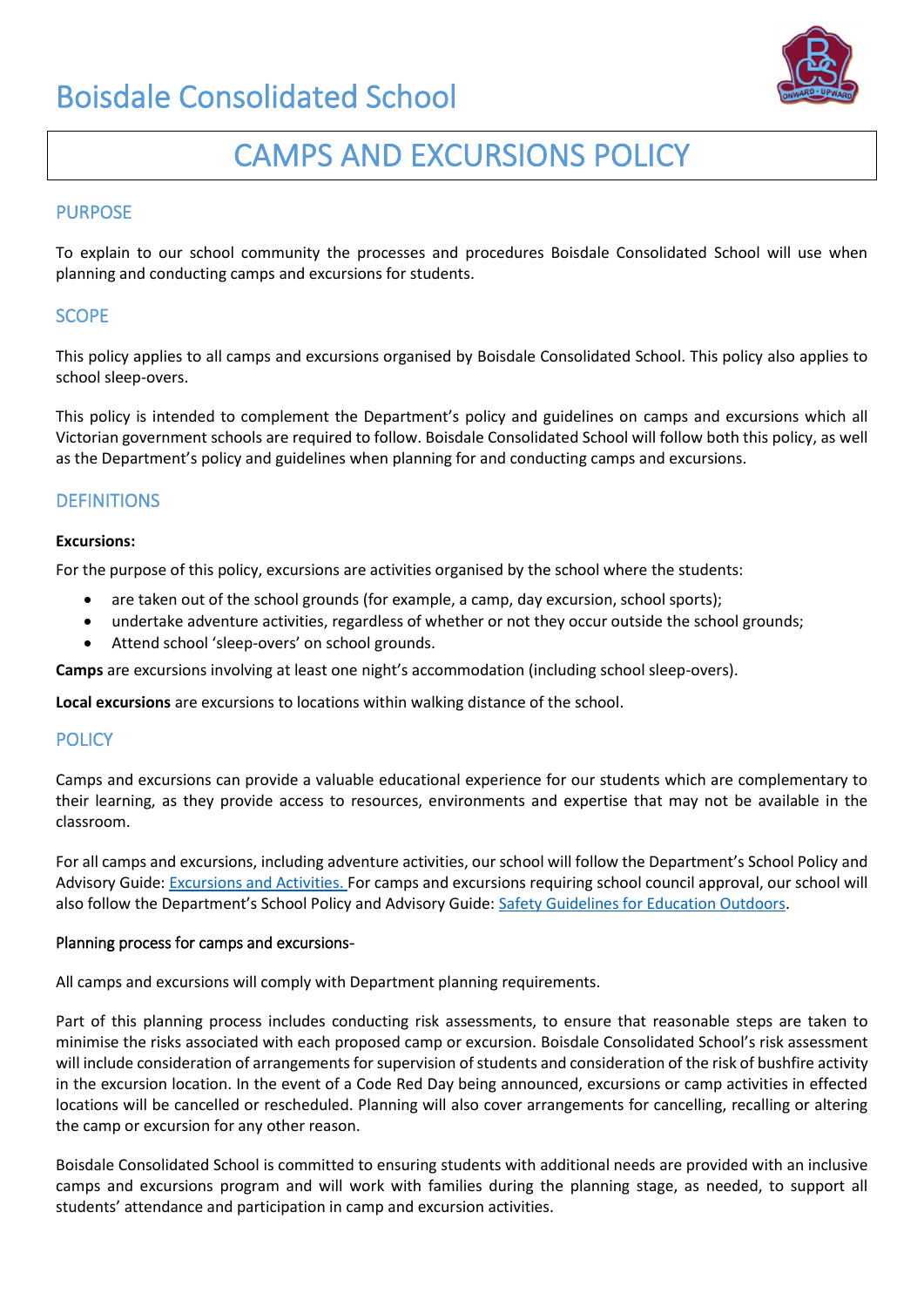

In cases where a camp or excursion involves a particular class or year level group, the Organising Teacher will ensure that there is an alternative educational program available and appropriate supervision for those students not attending the camp or excursion.

### Supervision-

Boisdale Consolidated School follows the Department's guidelines in relation to supervision of students during excursions and camps.

All excursion staff (including parent volunteers) will be familiar with supervision requirements and the specific procedures for dealing with emergencies on each camp and excursion.

All school staff will be aware that they retain overall responsibility for the supervision and care of students throughout all camps and excursions (including adventure activities), regardless of whether or not external providers are managing the activity.

#### Parent volunteers-

Parents may be invited to assist with camps and excursions. School staff will notify parents/carers of any costs associated with attending. School staff are in charge of camps and excursions and parent/carer volunteers are expected to follow teachers' instructions. When deciding which parents/carers will attend, the Organising Teacher will take into account: any valuable skills the parents/carers have to offer and the special needs of particular students.

#### Volunteer and external provider checks-

Boisdale Consolidated School requires all parent or carer camp or excursion volunteers and all external providers working directly with our students to have a current Working with Children Check card.

#### Parent/carer consent-

For all camps and excursions, other than local excursions, Boisdale Consolidated School will provide parents/carers with a specific consent form outlining the details of the proposed activity. Boisdale Consolidated School informs parents about school camps and excursions by sending home notes with students and asking parents/carers to return the part of the note that asks for parents/carers signature confirming they consent to their child's participation. Parents/carers are encouraged to contact the school to discuss any questions or concerns that they or their child may have with a proposed camp or excursion.

For local excursions, Boisdale Consolidated School will provide parents and carers with an annual Local Excursions consent form at the start of each school year or upon enrolment if students enrol during the school year. Boisdale Consolidated School will also provide advance notice to parents/carers of an upcoming local excursion through notes home, the weekly newsletter and through electronic communication. For local excursions that occur on a recurring basis Boisdale Consolidated School will notify parents once only prior to the commencement of the recurring event.

#### Cost of camps and excursions, refunds and support-

The cost of all camps and excursions are to be paid by parents/carers unless alternative arrangements have been agreed to by the Principal prior to the excursion. All families will be given sufficient time to make payments for all activities. Consent forms will have clearly stated payment amounts and payment finalisation dates.

Students who have not finalised payment by the required date will not be allowed to attend unless the Principal determines exceptional circumstances apply.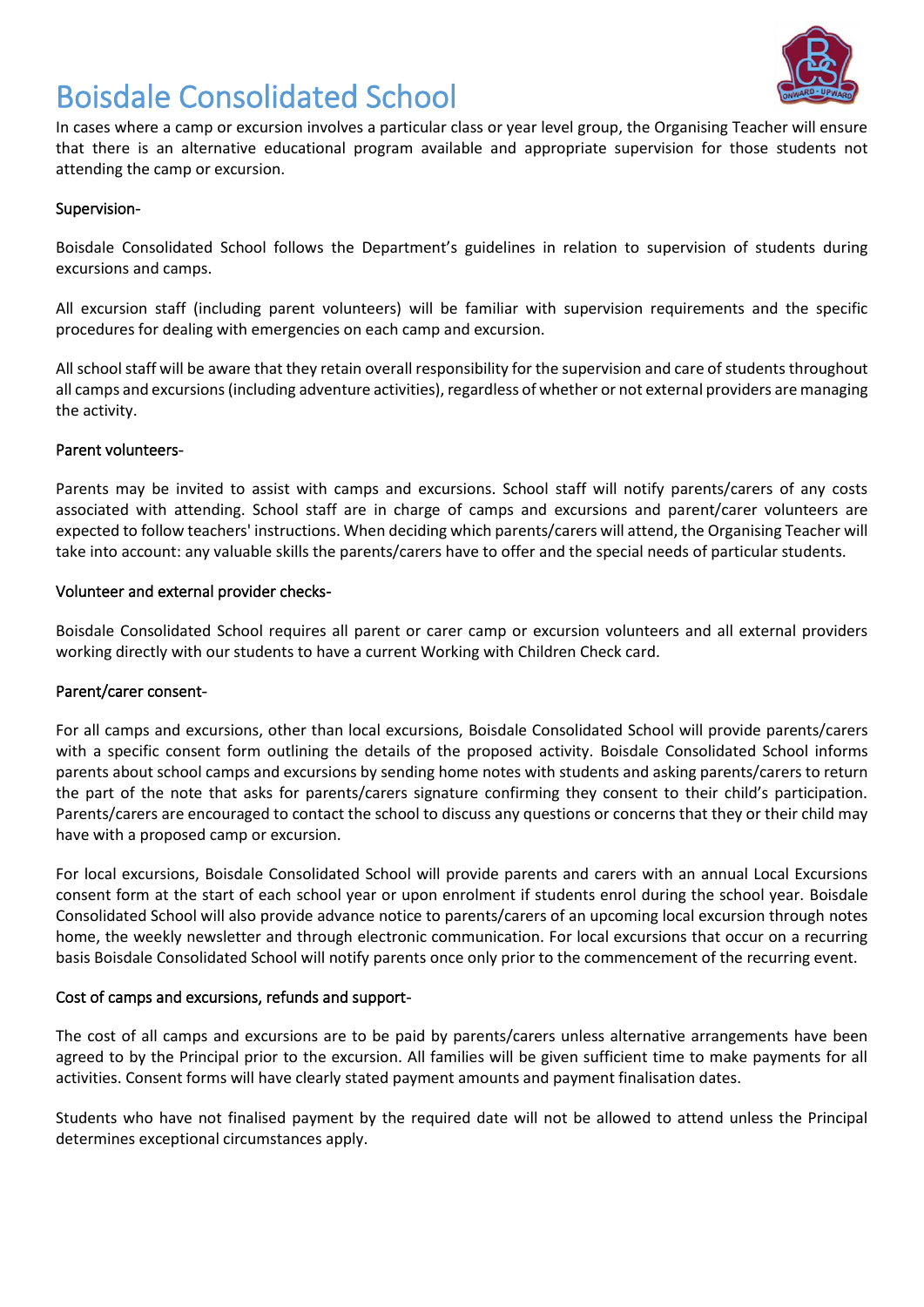

Boisdale Consolidated School will make all efforts to ensure that students are not excluded for financial reasons. Families experiencing financial difficulty are invited to discuss alternative payment arrangements with the Business Manager/Principal/Organising Teacher. The Business Manager/Principal/Organising Teacher can also discuss family eligibility for the Department's Camps, Sports and Excursions Fund (CSEF), which provides payments for eligible students to attend school activities, including camps and excursions. Applications for the CSEF are open to families holding a valid means-tested concession card or temporary foster parents and are facilitated by the school. Further information about the CSEF and the application form are available at [Camps, Sports and Excursions Fund.](http://www.education.vic.gov.au/about/programs/Pages/csef.aspx)

If a camp or excursion is cancelled or altered by the school, or a student is no longer able to attend part or all of the camp or excursion, our school will consider requests for partial or full refunds of payments made by parents/carers on a case-by-case basis taking into account the individual circumstances. Generally we will not be able to refund payments made for costs that have already been paid where those funds have already been transferred or committed to a third party and no refund is available to the school.

## Student health-

Parents and carers need to ensure the school has up-to-date student health information prior to camps and excursions. A member of staff will be appointed with responsibility for the health needs of the students for each camp/excursion. Teachers will administer any medication provided according to our *Health Care Needs* policy and the student's signed *Medication Authority Form*. To meet the school's obligations relating to safety, a first aid kit and mobile phone will be taken by teachers on all camps and excursions.

It is the responsibility of parents and carers to ensure their child/children are in good health when attending excursions and camps. If a student becomes ill during a camp and is not able to continue at camp it is the parent/carer's responsibility to collect them and cover any associated costs. If the Principal approves a student joining a camp late, transport to the camp is the parent/carer's responsibility.

### Behaviour expectations-

Students participating in camps and excursions are required to cooperate and display appropriate behaviour to ensure the camp or excursion is a safe, positive and educational experience for all students involved.

Parents/carers will be notified if their child is in danger of losing the privilege to participate in an excursion or camp due to behaviour that does not meet the standards of behaviour set out in the school's *Student Wellbeing and Engagement Policy* or *Bullying Prevention Policy*. The decision to exclude a student will be made by the Principal in consultation with the Organising Teacher. Both the parent/carer and the student will be informed of this decision prior to the camp or excursion.

If on a camp or excursion the Teacher in Charge considers an individual student's behaviour does not meet required standards, then the Principal or their nominee may determine that a student should return home during the camp or excursion. In these circumstances the parent/carer is responsible for the collection of the student and any costs associated with this.

Disciplinary measures apply to students on camps and excursions consistent with our school's *Student Wellbeing and Engagement Policy* and *Bullying Prevention Policy*.

### Electronic Devices-

Students will not be permitted to bring electronic devices to camps or excursions except with prior approval from the Principal. The Principal will only approve students bringing electronic devices to a camp or excursion in exceptional circumstances and when it is in the best interests of the student, and may place conditions on its location and use during the camp or excursion.